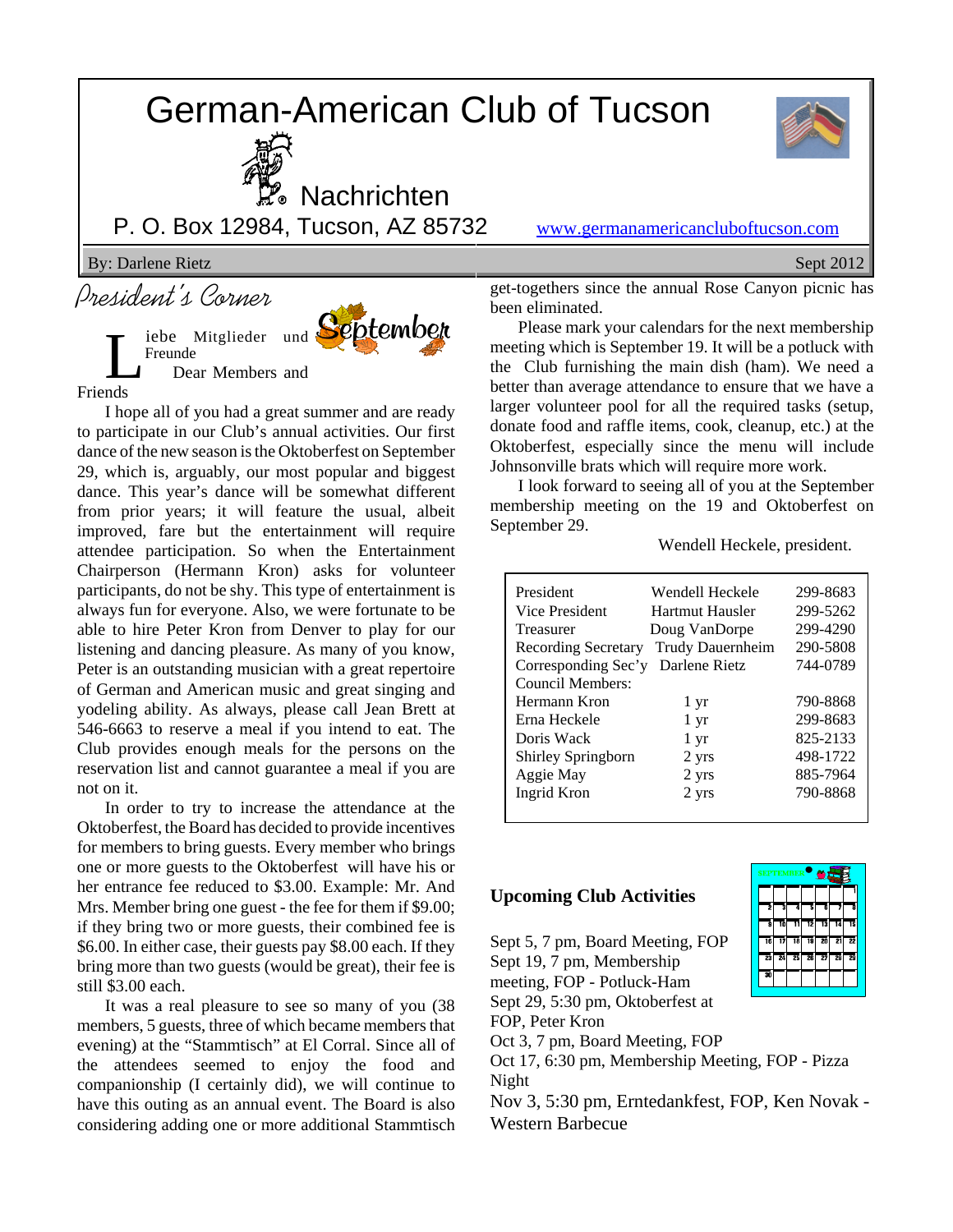## 2 By: Darlene Rietz September 2012

Nov 7, 7 pm, Board Meeting, FOP, Christmas Party Planning Nov 14, 6:30 pm, Membership Meeting, FOP, Potluck-Turkey Dec 5, 7 pm, Board Meeting FOP, Plan Faschingstanz Dec 15, 4 pm, Christmas Party, DM O'Club Dec 31, New Year's Eve



Congratulations to members celebrating a birthday in **September**

| Marcelina Gorter     | 03 |
|----------------------|----|
| Patricia Rafferty    | 03 |
| Gregor Wack          | 04 |
| Donald Reece         | 10 |
| Trudy Varga          | 10 |
| Gerald Spinks        | 11 |
| Myron Streyar        | 13 |
| Nelda Reppa          | 15 |
| Ilse Fendt           | 18 |
| Norman Hanniger      | 18 |
| Liane Gregg          | 19 |
| Earl Webb            | 19 |
| <b>Bill Braucher</b> | 20 |
| Bernd Schulz         | 22 |
| Herta Tomas          | 25 |
| Maria Kristofl       | 26 |
| Gerd Weber           | 27 |
| Anna Bevz            | 29 |
|                      |    |

### **OKTOBERFEST**

Our Oktoberfest will be Saturday, September 29, at FOP. Doors open at 5:30 pm, dinner of brats, German potato salad, sauerkraut,

roll with butter and coffee and cake will be served from 6 to 7 pm. Music by Peter Kron will play for your dancing and listening pleasure from 6:30 to 10:30 pm. See the attached flyer. Bring your friends for a truly fun evening.



The club has received applications from several people; they are **Jutta and Mark Lunario, Britta Sneep, Anna Kirmaier and Martina Hall-**

**Pace and Theopolis Pace.** Welcome. We hope you will be long and hard-working members for the Club.

# SICK LIST:

### Best wishes to **Carl Unger and Louis Dauernheim**.

Louis has had on-going health problems and we hope all

members will keep him in their thoughts and prayers.



Our sincere condolences to **Cynthia Cooper** and family on the death of Truman Cooper on July 11; and to **Frank and**

**Gisela Ohlig** on the passing of their daughter Carla on July 26 and to **Elfriede Sheets** on the passing of her husband Calvin on August 26.. Auf wiedersehen. May they rest in peace.

At the Olympic Games, Rhoda meets a man carrying an eight-footlong metal stick. "Excuse me," says



Rhoda to the man, "Are you a pole vaulter?" "No," says the man, "I'm German, but how did you know my name is Walter?" Submitted by Ingrid Kron